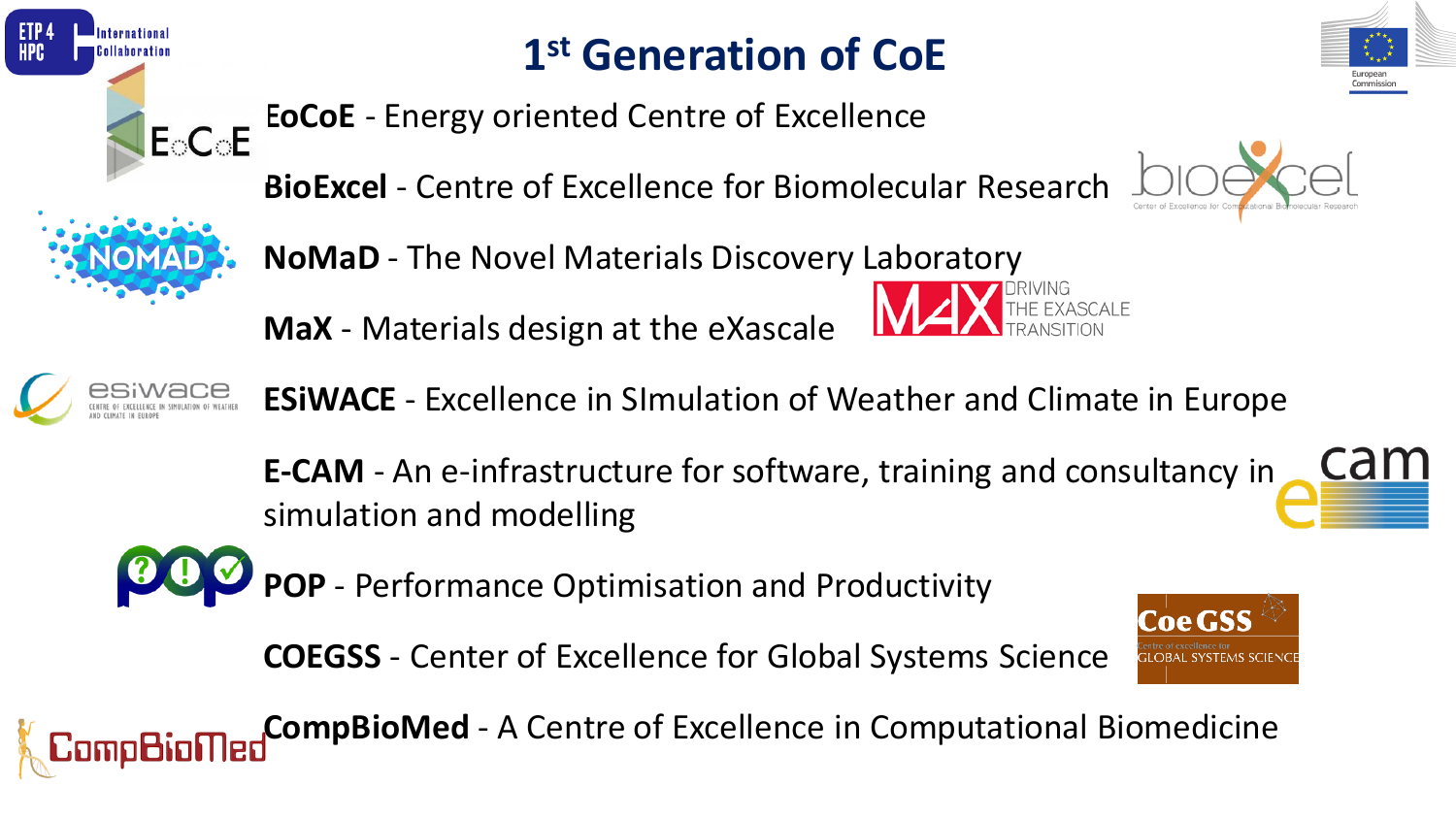

#### **CoE and EsD**



#### **General requirements:**

- EsDs need to be stable enough to allow production runs
- Clear view on programming models and software stack developments
	- As much as possible, commonly used tools need to be supported (compilers, MPI, OpenMP, numerical libraries, etc.)
	- Novel technologies should provide standard interfaces where possible
- Applications need to be part of EsD design from the beginning
	- Needs significant engagement from the EsD projects for application porting and optimization

#### **Open Questions:**

- Support for extreme FLOP **AND** extreme scale data (analytics)
- How sustainable will novel technologies be (and thus the effort to port to them)?
- How will application porting and optimization be funded?
- Support for ensembles/workflows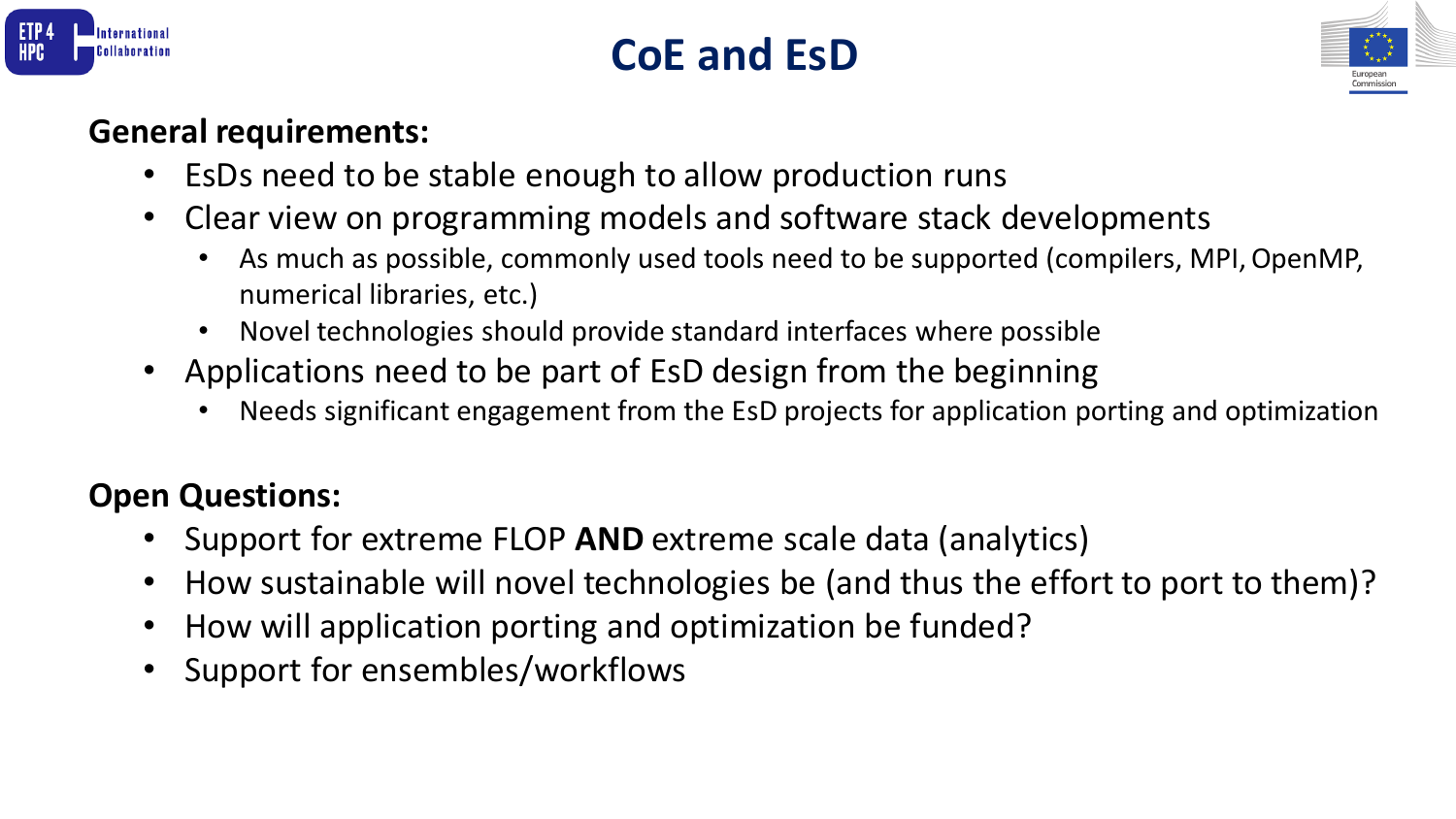

### **CoE and SRA-3**



|                                                                   | <b>BioExcel</b>                                                                                                                                                                | <b>CompBioMed</b>                                        | <b>MaX</b>                                                                                                                                                    | <b>ESIWACE</b>                                      | <b>E-CAM</b>                                                                   |
|-------------------------------------------------------------------|--------------------------------------------------------------------------------------------------------------------------------------------------------------------------------|----------------------------------------------------------|---------------------------------------------------------------------------------------------------------------------------------------------------------------|-----------------------------------------------------|--------------------------------------------------------------------------------|
| <b>HPC System</b><br><b>Architecture and</b><br><b>Components</b> | Large width vector units, low-latency<br>networks, high-bandwidth and large<br>memory; fast CPU<->accelerator<br>transfer rates, Heterogeneous<br>acceleration, floating-point | Hybrid systems, GPUs, high-<br>bandwidth memory          | Scientific challanges: accurate<br>computations requiring more<br>powerful HPC systems,<br>heterogeneous systems designed to<br>optimize end-to-end workflows | High-bandwidth<br>memory, networks,<br><b>NVRAM</b> | High memory<br>bandwidth, large<br><b>RAM</b>                                  |
| <b>System Software</b><br>and Management                          | Dynamic (task) scheduling, Support for<br>workflows                                                                                                                            | Dynamic scheduling, urgent<br>computing                  | Virtual Machine model supported                                                                                                                               | Dynamic scheduling,<br>compilers                    | Cross compiling,<br>archiving tools                                            |
| Programming<br><b>Environment</b>                                 | Standardization, portability, task<br>parallelism, fast code driven by Python<br>interfaces                                                                                    | Portability, ease of scale out,<br><b>MPI</b> extensions | support new MPI and OpenMP<br>standards + new development tools<br>like python                                                                                | Fast standardization,<br><b>DSL</b>                 | Interactive testing,<br>OpenCL support,<br>sustainable support<br>of standards |
| <b>Energy and</b><br><b>Resiliency</b>                            | Distributed computing techniques to<br>handle resiliency/fault tolerance                                                                                                       | Reduced cost, improved<br>fault tolerance                | Energy optimized workflows: HPC<br>systems including energy monitoring<br>and profiling.                                                                      | Fault handling, less<br>precision                   | Energy aware<br>algorithms                                                     |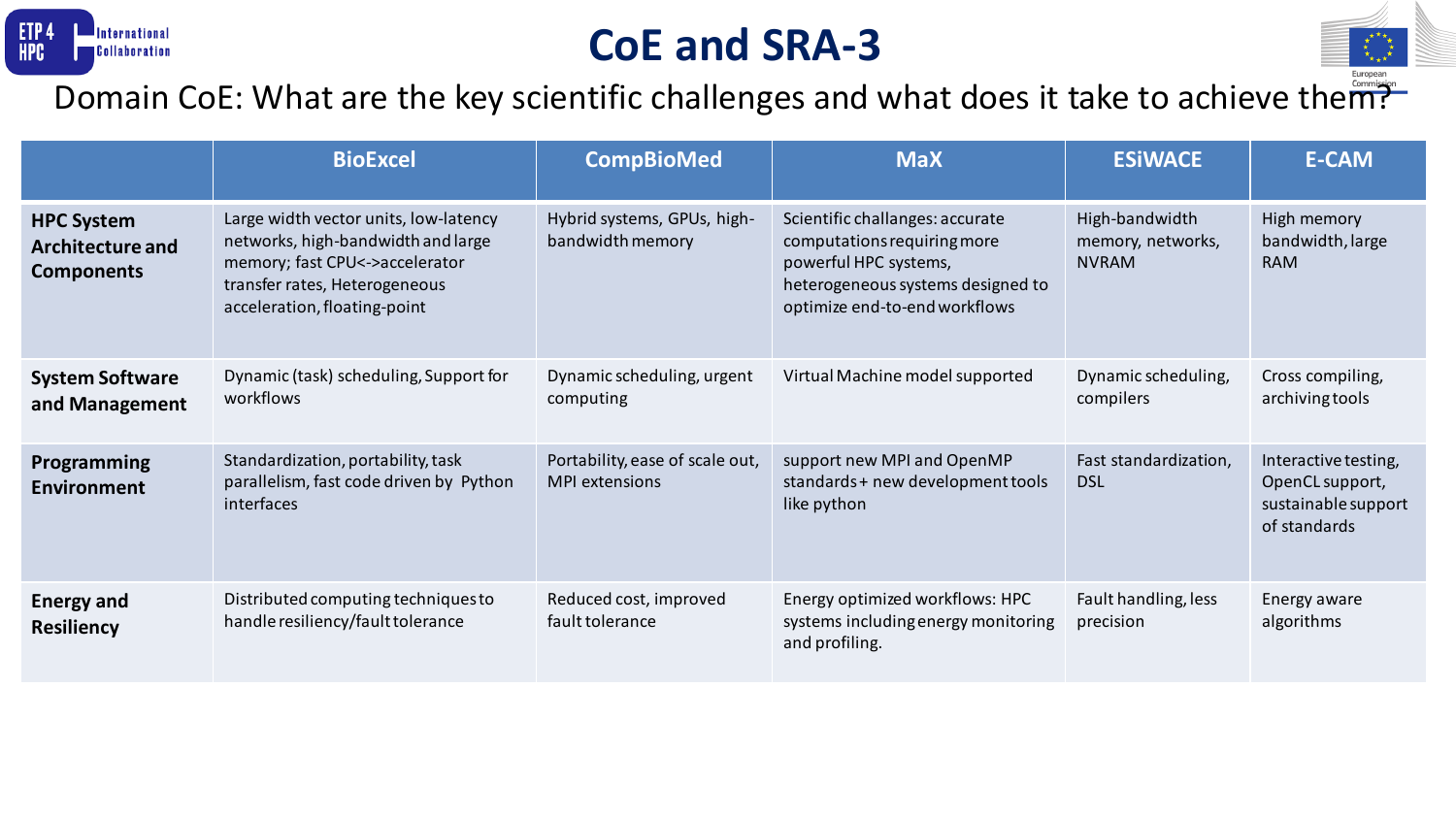

#### **CoE and SRA-3**



|                                                                   | <b>POP</b>                                                                                                                                                                                                                                                                                                                                                           | <b>CoEGSS</b>                                                                                                                              | <b>NOMAD</b>                                                                                                                                                                                                                | <b>EoCoE</b>                                                                                                                                                                                                                                                  |
|-------------------------------------------------------------------|----------------------------------------------------------------------------------------------------------------------------------------------------------------------------------------------------------------------------------------------------------------------------------------------------------------------------------------------------------------------|--------------------------------------------------------------------------------------------------------------------------------------------|-----------------------------------------------------------------------------------------------------------------------------------------------------------------------------------------------------------------------------|---------------------------------------------------------------------------------------------------------------------------------------------------------------------------------------------------------------------------------------------------------------|
| <b>HPC System</b><br><b>Architecture and</b><br><b>Components</b> | Throughput oriented devices (vectors),<br>memory architectures and how to use them,<br>architectural support for runtimes, mechanisms<br>to monitor progress and notify runtimes in<br>cases of resource preemptions                                                                                                                                                 | Convergence between HPC &<br>HPDA, NVRAM, Fast<br>networks                                                                                 | For extreme scale simulations: powerful<br>compute nodes, high bandwidth<br>memory, low-latency networks.<br>For data analytics: convergence between<br><b>HPC &amp; HPDA</b>                                               | accelerator with shared memory<br><b>FPGA</b><br>Processor in memory<br>NVRAM, large memory                                                                                                                                                                   |
| <b>System Software</b><br>and Management                          | Dynamic, interactive use of available resources,<br>tight and bidirectional<br>communication/cooperation between job<br>schedulers and runtimes                                                                                                                                                                                                                      | Dynamically scaling jobs,<br>Integration of HPC & HPDA,<br>Visualization (in situ), Data<br>analytics (in situ)<br>Programming Environment | Containers, scalable data bases,<br>interactive access to subsets of<br>resources, remote visualization,<br>synchronization of big data sets between<br>different computer centres in different<br>countries and continents | complex, light and flexible workflow (notebooks<br>based on python may be a solution comparing to<br>other heavy solutions)<br>Allowing an easy access to large HPC ressources<br><b>Runtimes</b><br>Heterogenous job handling for coupled<br>codes/libraries |
| Programming<br><b>Environment</b>                                 | Programming model and runtime support for<br>malleability, asynchrony/out of order task<br>execution, hide heterogeneity and tolerate<br>latency and variability, powerful performance<br>analytics in tools, tools for task dependencies<br>and memory access patterns, programmers<br>mindset from bottom-up latency dominated to<br>throughput oriented mentality | Well-defined standards/and<br>tools that implement the<br>standards) for agent-based<br>modeling, Compilers,<br>Debuggers                  | MPI, OpenMP, GPU programming,<br>Python, tools for profiling and<br>optimization of scalable data bases                                                                                                                     | Task programming<br>automatic optimization (as BOAST)<br>domain specific language to test new algorithms<br>more easily<br>Performances analysis tools<br>Automated, continual performance monitoring of<br>production                                        |
| <b>Energy and</b><br><b>Resiliency</b>                            | Better integration between algorithmic based<br>fault detection techniques and mechanism in<br>the infrastructure from detected errors                                                                                                                                                                                                                               | Not important for CoeGSS                                                                                                                   | Energy aware system operation,<br>algorithms and workflows                                                                                                                                                                  | Fault tolerance<br>Analysis in situ                                                                                                                                                                                                                           |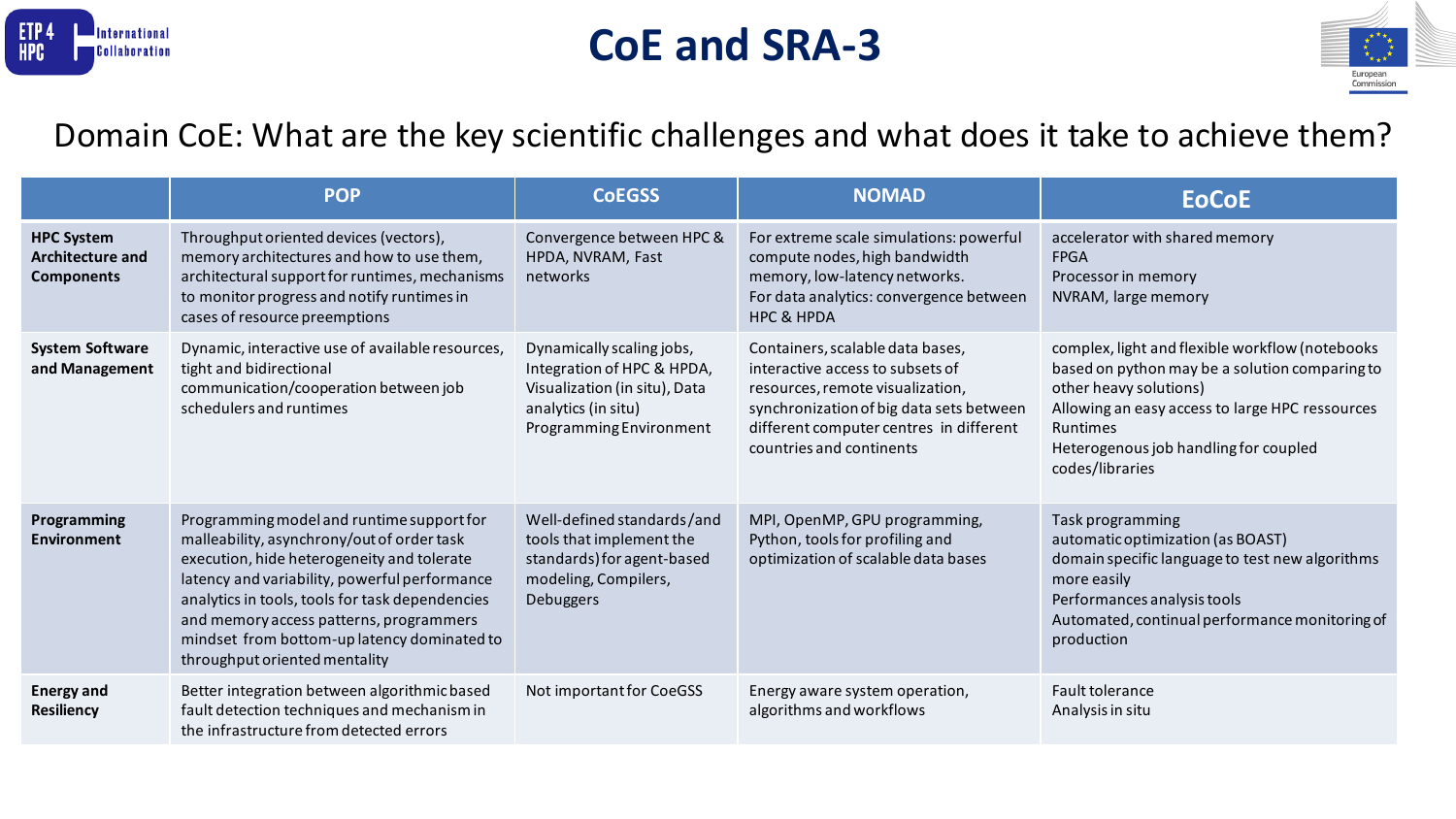

## **CoE and SRA-3 (cont'd)**



|                                                                          | <b>BioExcel</b>                                                                                                                                                    | <b>CompBioMed</b>                                                                                        | <b>MaX</b>                                                                                                                                                                      | <b>ESIWACE</b>                                                         | <b>E-CAM</b>                                                                                                                                  |
|--------------------------------------------------------------------------|--------------------------------------------------------------------------------------------------------------------------------------------------------------------|----------------------------------------------------------------------------------------------------------|---------------------------------------------------------------------------------------------------------------------------------------------------------------------------------|------------------------------------------------------------------------|-----------------------------------------------------------------------------------------------------------------------------------------------|
| <b>Balance Compute,</b><br>I/O and Storage<br>Performance                | Post-processing on the fly, Data-<br>focused workflows, handling<br>lots of<br>small files in bioinformatics                                                       | Post-processing<br>on the fly, easy<br>transfer between<br>storage tiers                                 | HT material science workload<br>becomes quickly memory and<br>I/O bound: systems with high<br>IOPS and post posix data<br>objects are required.                                 | Post-processing on the<br>fly, multi-tier software                     | Fast access of archive data,<br>multi-platform workflows,<br>multi-threaded applications<br>for hybrid<br>production/analysis<br>applications |
| <b>Big Data and HPC</b><br>usage Models                                  | Proximity of data generation<br>and analysis/visualization<br>resources, workflows, machine<br>learning for analyzing simulation<br>data, high-throughput sampling | Analytics of simulation<br>outputs, visualisation                                                        | Workflows, intelligent data<br>analytics                                                                                                                                        | Recomputing, data<br>analytics                                         | Fast access to data bases,<br>data mining                                                                                                     |
| <b>Mathematics and</b><br>algorithms for<br>extreme scale HPC<br>systems | Multi-scale algorithms, task-<br>parallel algorithms,<br>Electrostatics solvers, ensemble<br>sampling & clustering theory,<br>ensemble simulations                 | Novel time stepping<br>algorithms,<br>automated<br>implementation of<br>multiscale computing<br>patterns | New algorithms avoiding<br>synchronous (unnecessary) data<br>dependency and exploiting<br>unreducible data dependency<br>tree (nesting), to improve<br>concurrency and locality | Disruptive numerical<br>methods<br>(discretization), data<br>placement | Memory/cache aware<br>algorithms, asynchronous<br>algorithms, efficient<br>handling of long<br>range/collective<br>correlations               |